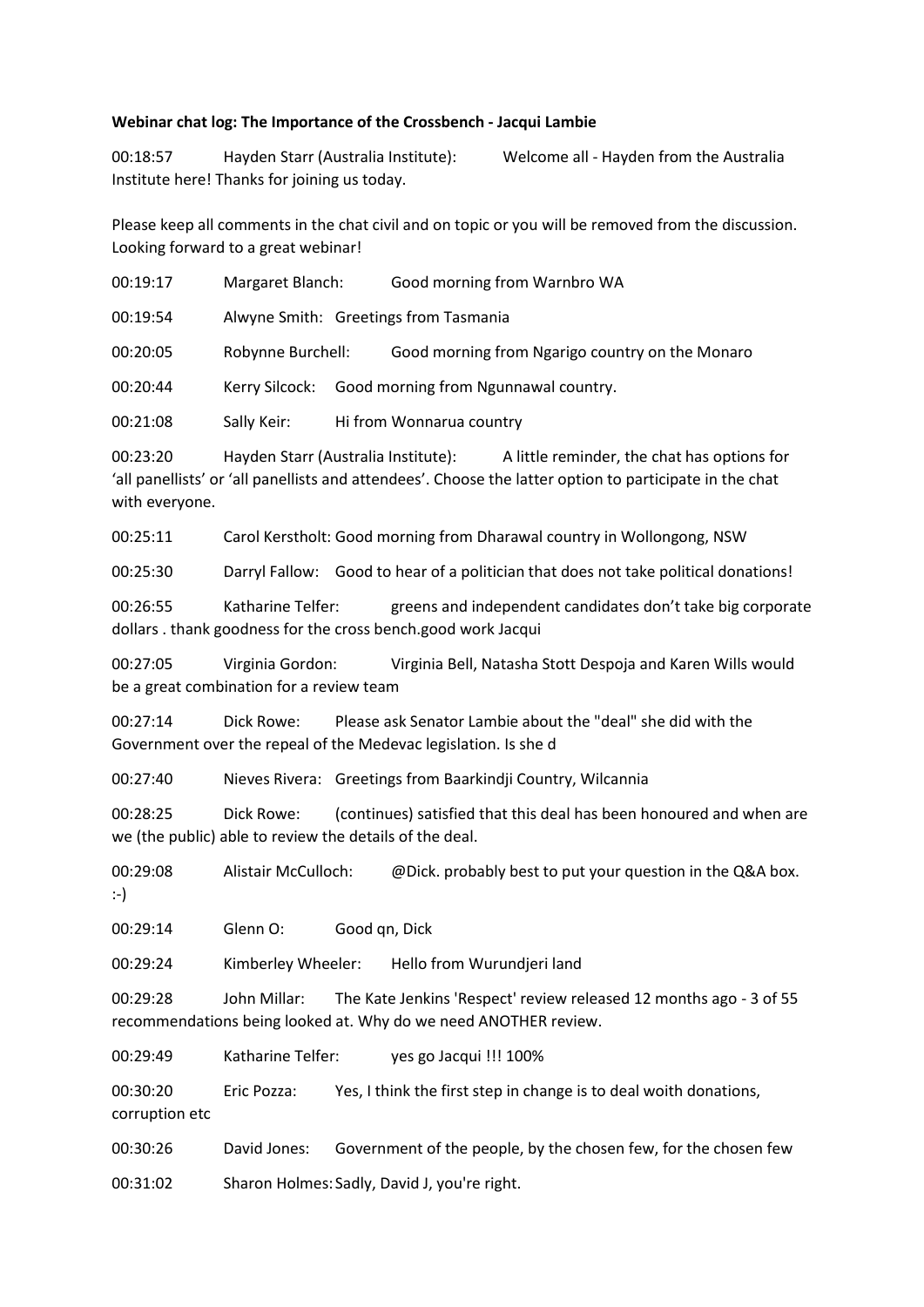00:31:09 Darryl Fallow: Agree - we need donation reform - but both the major parties want to keep it. Government of the people, by the Vested interests for their own benefit - not for the national good!

00:31:39 Sue Dixon: It's thanks to political donations that we have fossil fuel vested interests causing do much damage at a critical time when we need o act urgently. Criminal behaviour in my opinion, pity we can't prosecute ...

00:31:46 Kresta Lokumarambage: Morning WITH the Bidjigal and Gadigal people from the Eora nation.

00:32:29 Denise Shrivell: Donations and real media reform are IMHO the two key things we should be changing for substantive impact. Time to make us the priority of their decision making instead of donors and media owners. Not even sure we're in their top 5 list of priorities.

00:32:48 Tim Buckley: Denise +1

00:33:34 David Jones: This is a hugely important point - the shrinking of the political pool. The Law of Requisite Variety tells us how important it is to maintain a genuine diversity of representation in our democracy.

00:35:00 Raphael Dua: Jackie,you are pretty smart

00:35:30 Eric Pozza: Labor continues to run scared (since tampa) so independents are the agents for change these days. Yet they need Labor's numbers and Labor will provide with support

00:35:53 jennifer manson: Fabulous courage Jacqui!

00:36:03 Marcelle Hoff: greetings from Guringai/Wanangine Country

00:36:13 Sharon Holmes:Yes Jennifer, she is courageous.

00:36:13 Margaret Lee: If only... I've been very disappointed at the stance of the ALP lately.

00:36:42 Eric Pozza: Yes, Jacqui, you are well respected

00:36:53 Katharine Telfer: we'd be doomed without any Independents and Greens. the two major parties are twisted with corporate donations and the LNP only care about Murdoch and their billionaire mates

00:37:03 Kresta Lokumarambage: States should be abolished, its like living in different countries because of these flimsy borders that create divisive cultures - you Jacqui, running from the outside and only driving the interests of certain people is not collaborative for the interests of Australia with a globalist role

00:37:11 Bill Arnold: LNP = Big End of town, Coal, Gas, Cotton. The rest of us can get st\*\*fed.

00:37:31 Darryl Fallow: Yes Margaret - ALP v disappointing - basically Alternative Liberal Party on many issues

00:37:34 Kresta Lokumarambage: elderly have capital gains tax from their properties

00:37:37 Eric Pozza: Labor did have a decent set of policies at the llast election (LNP had nothing but PR and tax cuts) . But they lost. No decent leadership/presence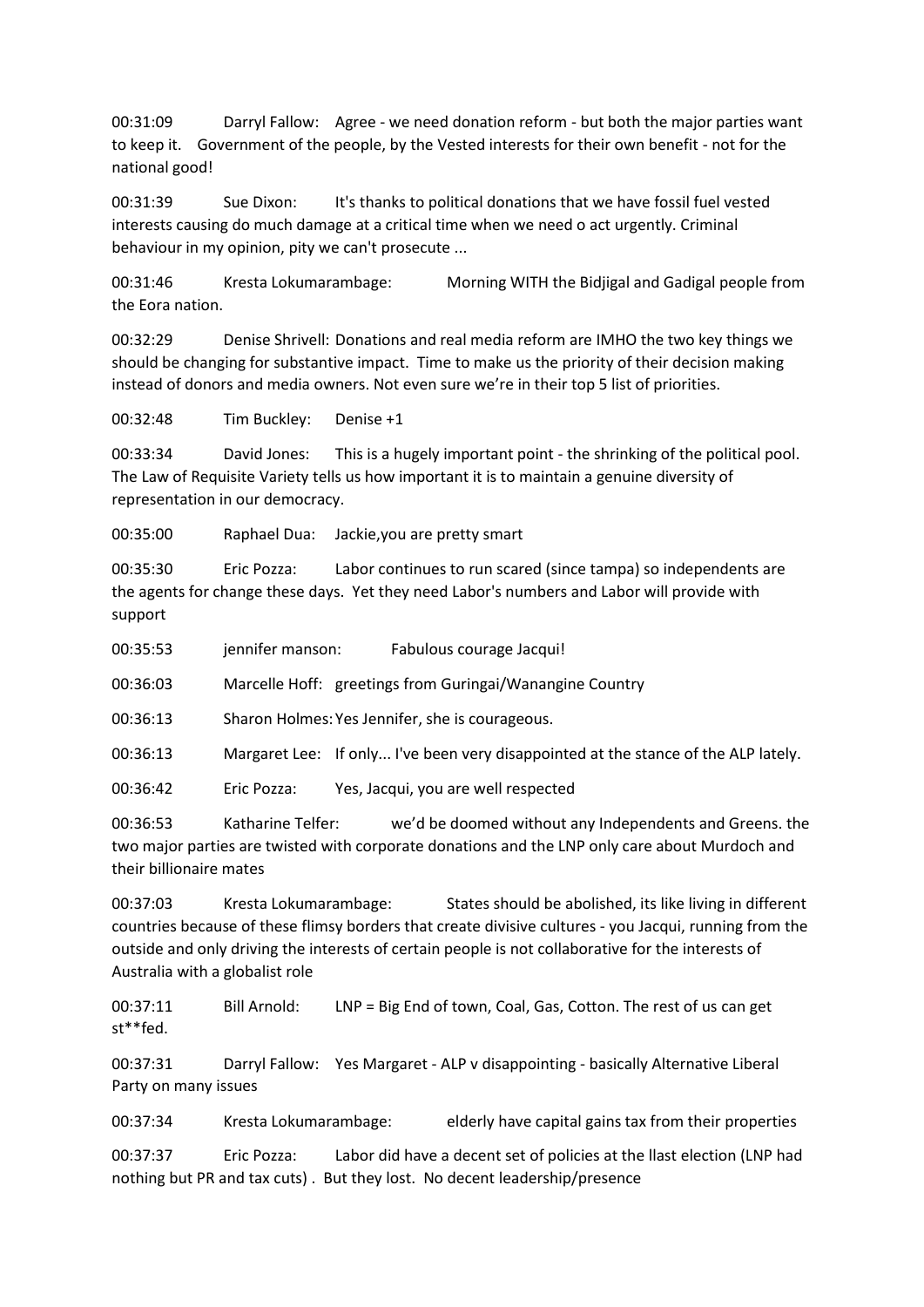00:37:46 Katharine Telfer: yep Bill Arnold

00:38:29 Carol Kerstholt: Are there exemplary countries for Australia to review and possibly follow those leaders in abandoning political donations and its accompanying corruption?

00:38:38 Greg (Darwin, Australia): Hm. Yes. We have set things up the hard way.

00:39:19 Alexandra Ioannou: Good question, Carol

00:40:07 Kresta Lokumarambage: and then ruin the entire tertiary education sector for us now. his people now, voted that in recently

00:40:36 Robert Mancini:Labour has lost it's soul, they can never win by being a poor man's conservative party. I can never vote for any of the 2 major parties with their inhumane and short sighted ideologies. Thanks god for independents.

00:41:35 Kresta Lokumarambage: because its certain people's lives on the line and youre crying over it publicly, after denying them medical treatment. id like to see your staff undergo the same treatment.

00:41:51 Katharine Telfer: yes please can we find out what is happening with the EPBC..

00:41:53 Eric Pozza: Robert, just make sure your 2PP vote gets to labor. The alternative is worse

00:41:58 Bev: Hi all from Kaurna country, Adelaide. NB Robert M. Labor

00:42:02 Sharon Holmes:Yes Robert. Very sad that Labor has lost its way. Too similar to LNP and not willing to stick its neck out on hard stuff.

00:43:05 Eric Pozza: Labor hasn't totally lost its way, just its courage.

00:43:18 Kerry Silcock: Yes, also very concerned that the review/report on the EPBC Act seems to have been buried.

00:43:22 Judith Leslie: Albo now supports gas-led recovery

00:43:40 Katharine Telfer: Kerry +1

00:44:12 Katharine Telfer: I'm very worried that Sussan Ley is being drowned by her party.

00:44:17 Darryl Fallow: Eric - is lack of courage related to leadership issues … or is it deeper than that. A party needs to have the courage of its convictions.

00:44:18 David Jones: Both major parties of government have been unable to deal with the big disruptive change of the 3rd & 4th industrial revolutions (internet of things, renewable energy, automation & autonomous machines). Independents will playa key role in helping our politics to reshape around the emerging realities of the 21st century.

00:44:30 Kresta Lokumarambage: like its fair foreign investment has become unrealistically difficult for the Tasmanian economy but treating it as separate to Australia, doesn't help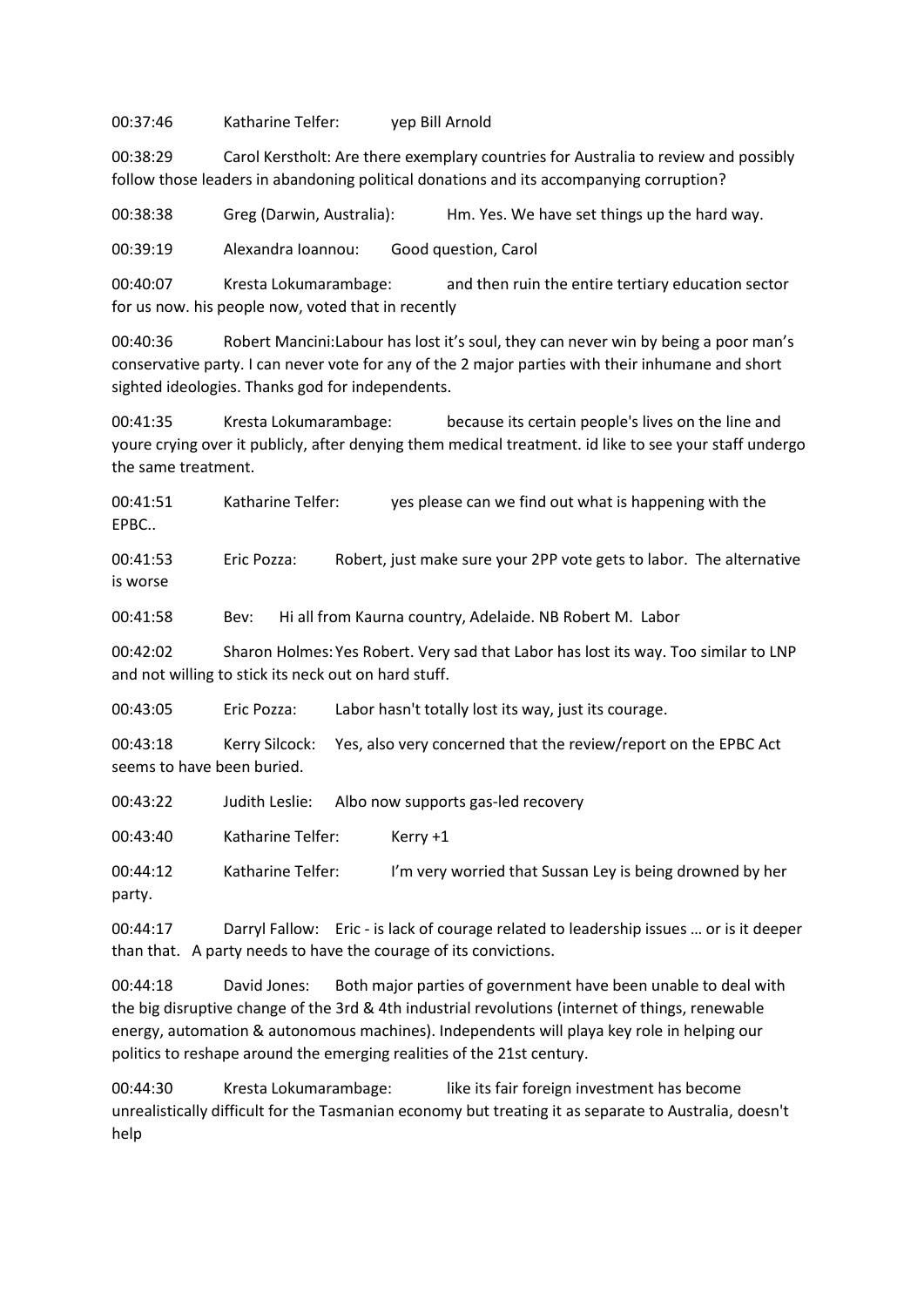00:44:50 Robert Mancini:I was a Whitlam youth so if Labour has not lost it's way I don't know what you call that.

00:45:04 Ian Jones: If Albo says gas fuelled is the best then he is wrong !!! we do not need gas fired anything.

00:45:34 Darryl Fallow: Ian Jones - Spot on!! Its the vested interests again!

00:45:38 Eric Pozza: Darryl, I don't think Labor is perfect, but they are better. Look at the Natl Party! But I feel they are running scared since Tampa. They need a decent figurehead. Shorten just couldn't do it. Not sure about Albo yet.

00:46:02 Denise Shrivell: There are now groups in approx 15 Federal seats working to find & elect real Independents representatives in the next election. With the major Parties largely losing their way on urgent issues such as climate change, getting more Independents on the cross bench is a positive path forward. I'll also say these groups are largely driven by women. Please see a twitter list of the groups here - & get involved - for all our sakes >> https://twitter.com/i/lists/1305981167032647680

00:46:07 Keith Birney: Good Morning , Jacqui. As a dinosaur - old, not large - I wonder how you feel about the culture of Ministerial Advisers? (For those born after 1950, Ministers' Advisers were seconded from the Public Service and sometimes Ministers sometimes did not like the advice but could not do anything about it - if they disregarded that advice, on their own heads be it sometimes fun for the onlookers!).

| 00:46:17           | Judith Leslie:                                                                 | Definitely not Albo no presence at all                                 |  |  |
|--------------------|--------------------------------------------------------------------------------|------------------------------------------------------------------------|--|--|
| 00:46:38           |                                                                                | Sharon Holmes: Not sure if Albo is the right person to lead the party. |  |  |
| 00:46:39           | fred engels:                                                                   | I reckon  Tanya  OR Dr. Jim                                            |  |  |
| 00:46:50           | Kresta Lokumarambage:                                                          | ew                                                                     |  |  |
| 00:46:52           | <b>Bill Arnold:</b>                                                            | Tanya.                                                                 |  |  |
| 00:46:53<br>Murray | lan Murray:                                                                    | Aust population 25 million. I agree to do away with the states. Ian D  |  |  |
| 00:46:58           | Darryl Fallow:                                                                 | Keith Birney - can you put your question in the $Q & A$ please?        |  |  |
| 00:47:10           | Sharon Holmes: Tanya or Jim - agree                                            |                                                                        |  |  |
| 00:47:13           | Robert Mancini: Daryl, It's like Trump and the Dems in the US, better than the |                                                                        |  |  |

alternative is pretty crap. Labours recent cabinet reshuffle has moved to the right.

00:47:19 Katharine Telfer: yes please - can I ask - I attended the EPBC forum talk last year with MP Ley through the coalition for climate chat. MP Ley said she wasn't going to dissolve the act and leave it to the states. yet our country is just as bad as Brazil for disregarding the environment and also the wishes of the people. the EPBC act affects city folk and farmers, as well as wildlife. how do you see the cross bench fighting to look after our country with this?

00:47:20 Eric Pozza: Labor loses the next election? That's 2024/5 before we take any action on climate??? -50% in 5 years? Not possible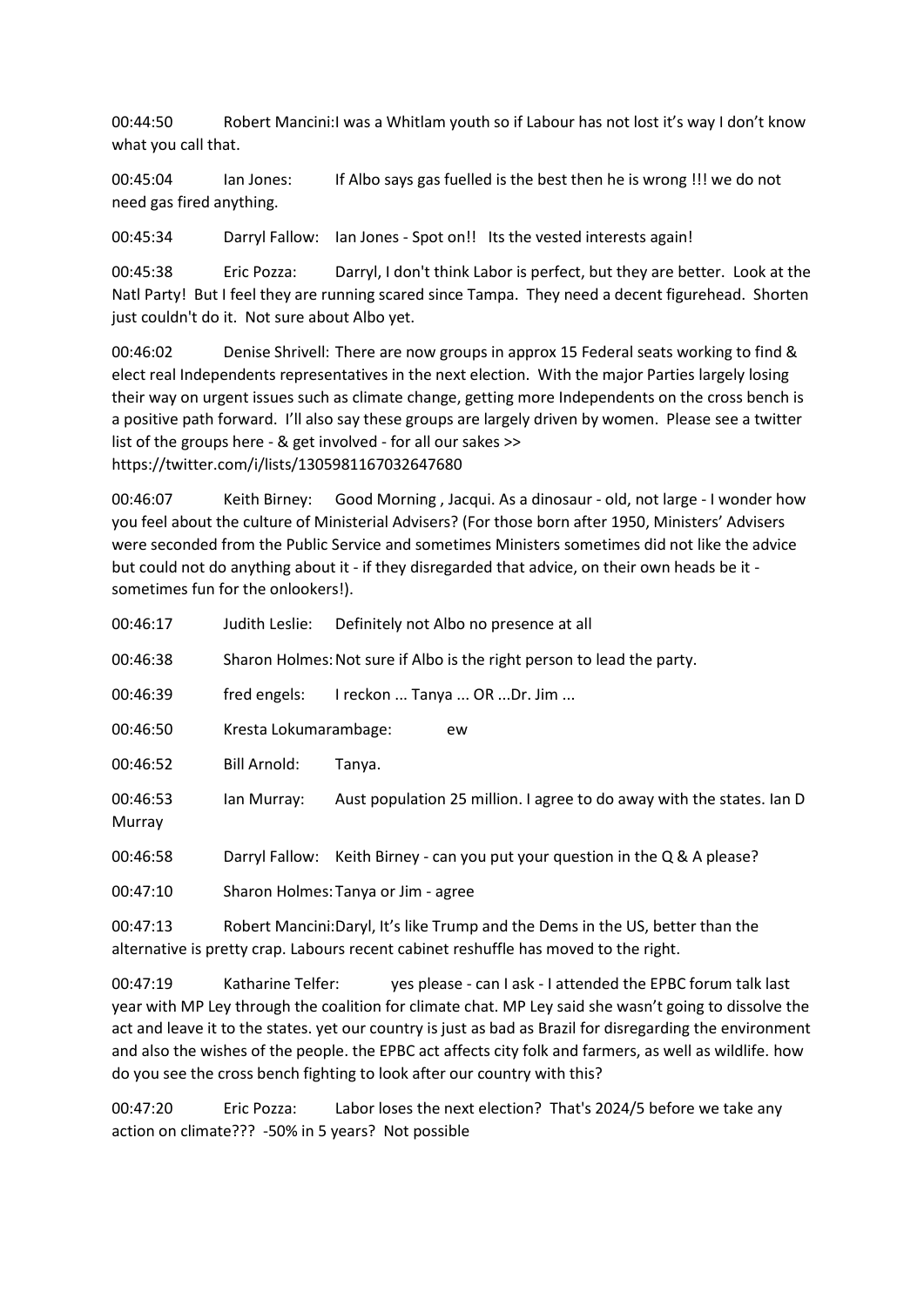00:47:45 David Jones: Tanya doesn't give the impression she wants the job. I think the Gillard experience has left the senior Labor women extremely cautious about the top job.

00:48:12 Suzanne Howarth: The issue of secondment of advisers from the APS must be given much more attention. Too many people being parachuted into offices has led to major cultural problems as well as making public policy less coherent

00:48:32 David Jones: Having said that, the senior Labor women's leadership group is impressive, both individually and collectively

00:49:19 fred engels: The pendulum has swung too far to the conservatives and big business ... we need someone that can relate and inspire the battlers

00:49:34 Charles Jones: Jacqui. Do you think the crossbench can block Porter's Draft CIC Bill and achieve establishment of a fully independent federal anti-corruption commission?

00:50:16 Robert Mancini: Would love to see one of the great Labour women lead the party, but with the culture and treatment of women in government and parliament is horrendous.

00:50:22 Suzanne Howarth: And before establishing yet another agency, why not just fund the Auditor General and the Ombudsman properly?

00:50:41 Kresta Lokumarambage: Does your language contribute to your role in the senate? ie, Mainlanders, Locals, your people, my people...?

00:50:46 Kresta Lokumarambage: what does\*\*

00:50:57 Eric Pozza: This neo-con revolution has been going on since well before Reagan/Thatcher (1980s). We may need 50 years to turn it around, and that's without the access to cash that the right has. And media, and think tanks, etc. All to be done before 2degC??? Not feasible

00:51:06 David Jones: The Coalition aren't conservatives, and haven't been since Howard they're post-conservatives, driven purely by naked self-interest. Political conservatives are pragmatic and ultimately reshape around big change. Post-conservatives go into denial and vandalism.

00:51:57 Robert Mancini:Don't forget to put your questions in the Q&A section

00:52:30 Eric Pozza: David, yes how true! I have had real trouble with people calling LNP conservatives. Radical and/or populist, definitely ont he right.

00:54:18 Denise Shrivell: What is it that the Govt wants by keeping people in indefinite detention? Dog whistling to their base - and money for their mates? What is it?

00:54:33 Katharine Telfer: yes the ICAC with teeth!

00:54:53 Tim Buckley: Katharine +1

00:55:07 David Jones: A good example of conservative vs post-conservative politicians is the National Party - up to and including Tim Fischer I would have regard CP/NP leaders as political conservatives - since then definitely post-conservatives

00:55:43 Kresta Lokumarambage: AJ Brown is still reviewing the processes right?

00:56:03 Suzanne Howarth: Well if no one has the appetite for ICAC then you definitely need to fund the Ombudsman and the Auditor properly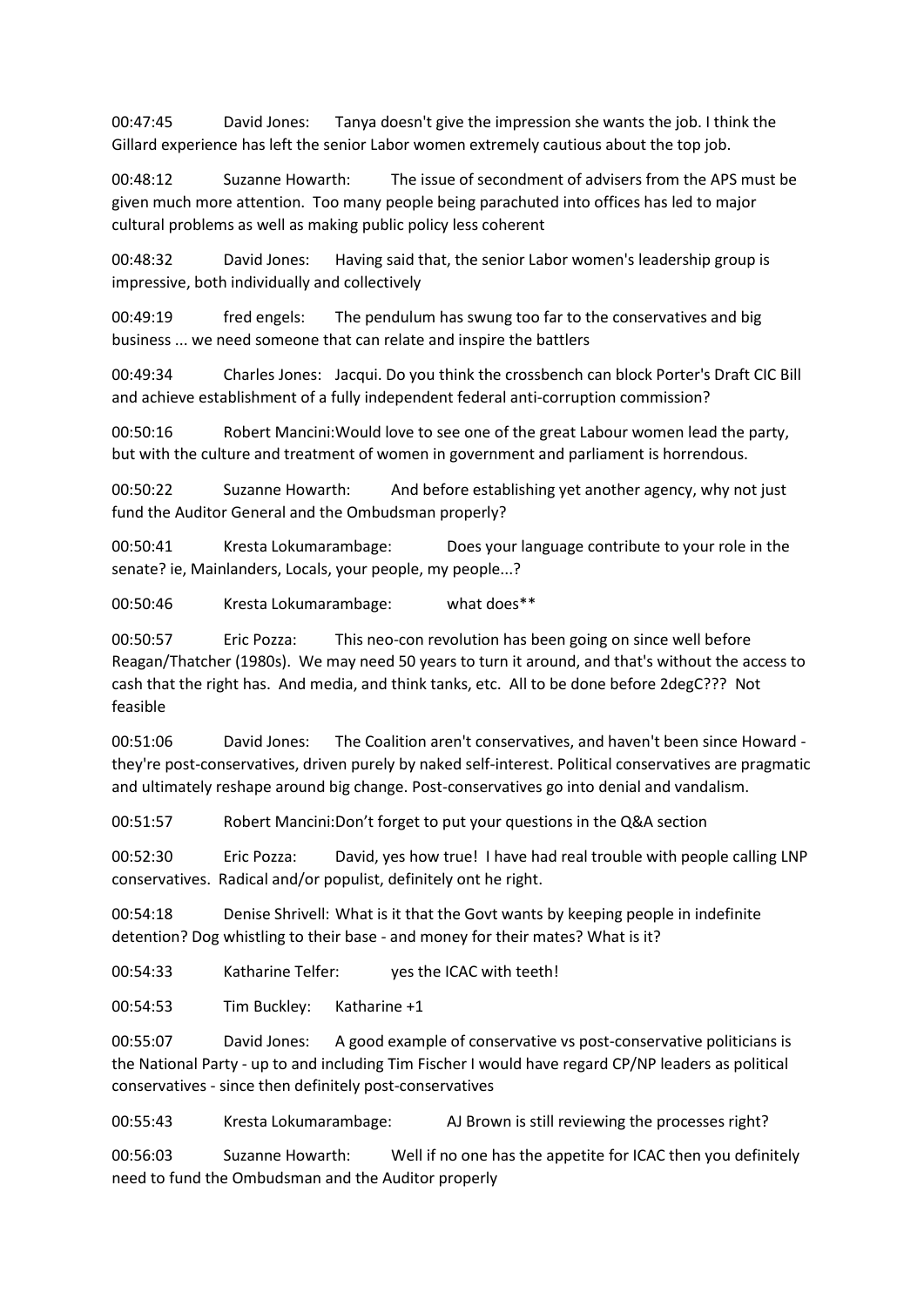00:56:46 David Jones: A key characteristic of post-conservative barbarian politics around the world is that they don't have the ability to deal with complex policy issues, so they just blow stuff up.

00:57:03 Ingrid Jackson: Denise, perhaps simply racism!

00:57:08 Klaus Kaulfuss: 'Leaders' are missing in action when it comes to Julian Assange and whistleblowers ...what are they so afraid of? TRUTH!

00:57:27 Denise Shrivell: I watch them every day and I'm frightened by this Govt too. & is why I'm working to get more real Independents on the cross benches >> https://twitter.com/i/lists/1305981167032647680

00:57:35 Neil Herbert: Beholden to their donators....

00:58:23 Suzanne Howarth: There is an emerging issue about rates of Pay between Deputy Secretaries, Secretaries and Members of Parliament. This is the éléphant in the room. And needs to be discussed openly.

00:58:42 Darryl Fallow: Klaus - you are right - 'they' don't want us to know the truth. Government of the people … for the people ???

01:01:01 Charles Jones: Young people can join the Independent "Voices of" groups setting up around the country. This will raise profile in the community and get the community connection needed to be put forward as an Independent candidate. See Independents CAN website.

01:03:35 Lesley Howard: The 'Voices of' groups a separate and autonomous community groups . Independents Can (ICAN) is a political party.

| 01:04:31 |             | Ahmad Masri: good morning from Docklands, Victoria. |
|----------|-------------|-----------------------------------------------------|
| 01:04:55 |             | Klaus Kaulfuss: Think Tank - called the IPA         |
| 01:05:33 | Eric Pozza: | How can I find the Voices of groups?                |
| 01:05:45 | Fred Sim:   | We've sacked Aus Post CEO for watches               |
| 01:05:55 |             | Denise Shrivell: @eric - here they are listed >>    |

https://twitter.com/i/lists/1305981167032647680

01:05:56 Eric Pozza: IPA is not the only right think tank. Would be nioce to know how they are funded

01:06:04 Kerry Silcock: Speaking truth there Jacqui.

01:06:42 fred engels: The URL will not work out of the chat column

01:07:32 Klaus Kaulfuss: both major parties ...profits before people unless they belong to the group of the select few

01:07:36 George Votzourakis: Aged care system needs to go back to public hands, raise the wages and spend the money.

01:07:56 Lesley Howard: Follow @VoicesForAU on twitter to connect with the conversation

01:08:04 fred engels: A lot of entities shoulf be back in public hands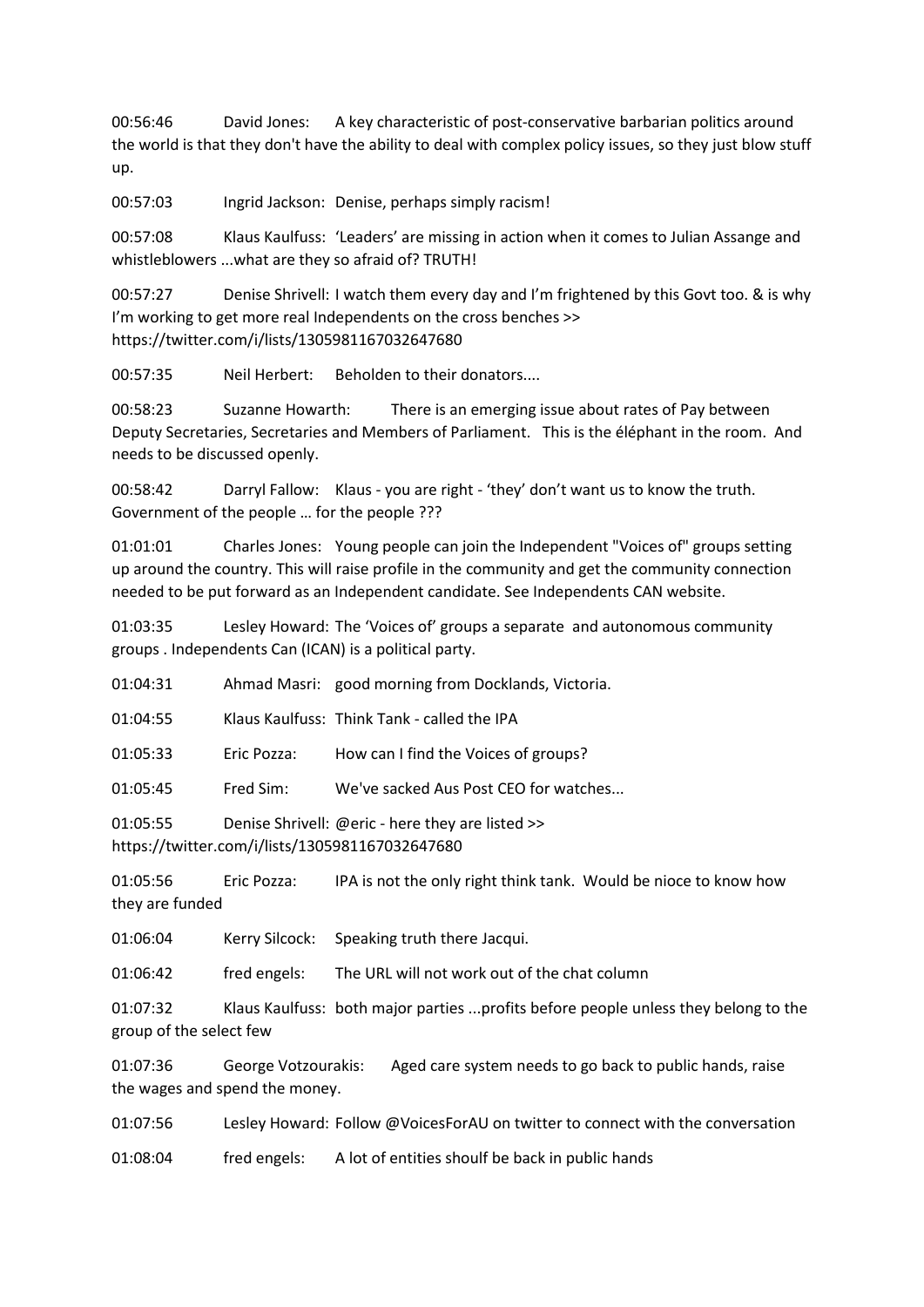01:08:25 Margaret Lee: As we saw with the WA 'care' home situation, paying big money is no guarantee of good care.

01:08:26 Fred Sim: Thanks for your honesty Jacqui!

It's a lack of political will and extreme ideology. IF we approached COVID the way we are approaching Aged Care, we would be in the UK position right now... year after year we have had inquiries, you're spot on!!!

01:09:41 Suzanne Howarth: It is truly inspiring to listen to a politician who is actually connected to the people she is representing. Go Jacqui!

01:09:44 Fred Sim: 100% Ebony! Win - win, and most of these workers are WOMEN

01:10:15 George Votzourakis: My mother is in a home and the job that her carers do is herculean!!!!!

01:10:21 Neil Herbert: Many jobs aren't paid at their true worth - compare directors of multiple boards like Crown to age care workers...

01:10:47 Heather Lawson: there needs to be a career path for people working in aged care and encouraging respect for older [people so the role is seen as worthwhile

01:10:51 Denise Shrivell: There are Voices of - & other similar groups in - Mackellar, North Sydney, Wentworth, Hughes, Hume, New England, Calare, Pearce, Moore, Boothby, Nichols, Goldstein, Groom, Riverena - more popping up regularly

01:11:08 Darryl Fallow: Agree about MPs connecting with their people. My current Member (Bean) doesn't; previous member (Canberra) was excellent.

01:11:21 David Brous: Have you asked the questions regarding the Senator;'s vote on the medieval legislation? Of not, why not?

01:11:21 Suzanne Howarth: The Responsible Lending Review definitely needs your attention Jacqui

01:12:09 John Millar: I have more respect for Jacqui after today, but it was an admittedly low bar

01:12:23 Margaret Lee: I think the people of Voices for Indi are trying to develop some coordination of the various Voices For groups

01:12:53 Kresta Lokumarambage: Why doesn't Linda Burney ever get a shout out, shes not even constitutionally recognised and shes THERE

01:13:11 Darryl Fallow: Margaret. - I see that as a positive - more Independents after the next election (I hope).

01:13:37 Elizabeth Connor: Oh come on John. She's honest and extremely keen on learning on the job. She's also got the street smarts that independent senators need. We need more like her.

01:14:05 Eric Pozza: Yes, I don't always agreewith Jacqui, but whe has my repsct. We need more like her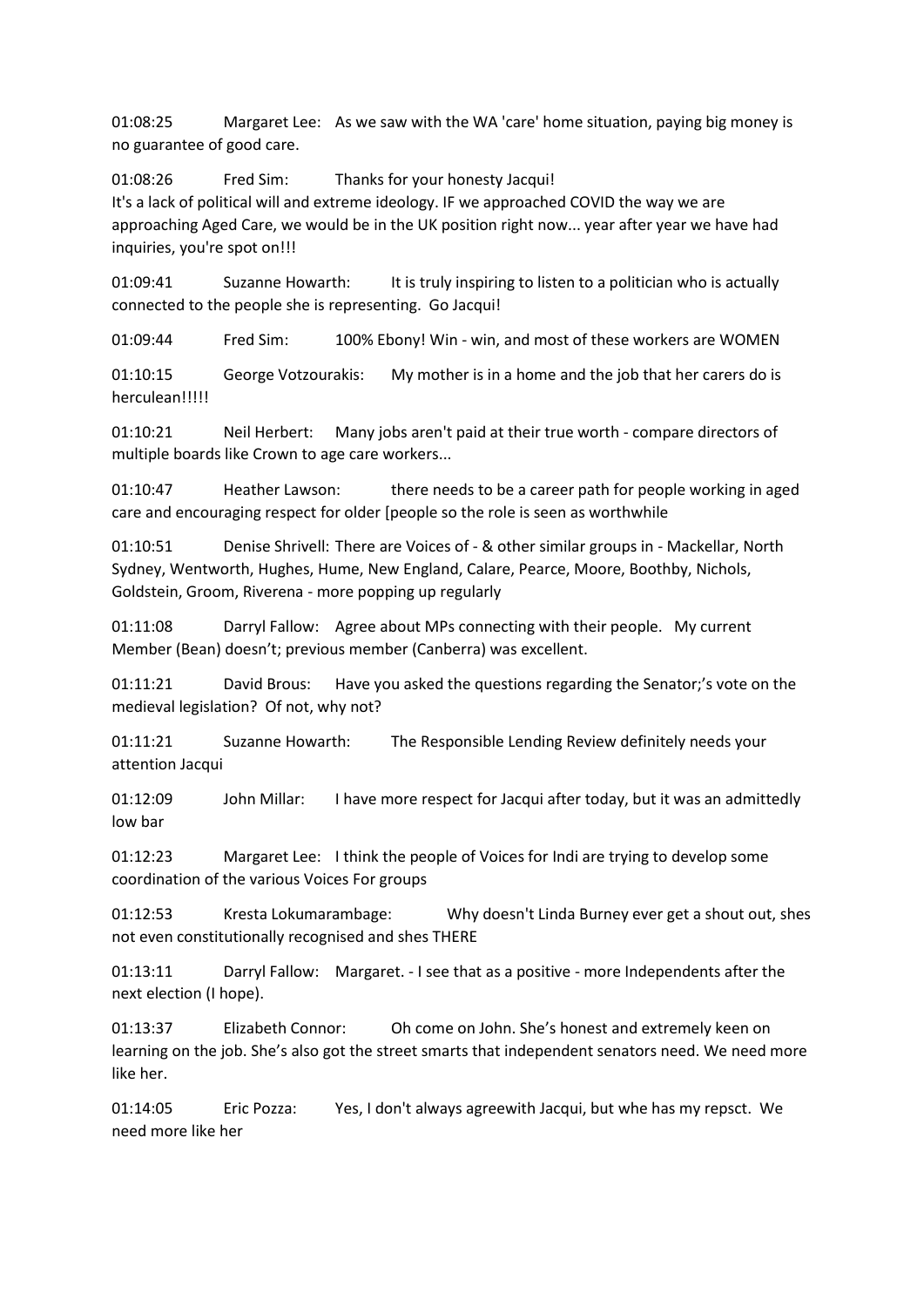01:14:15 Suzanne Howarth: I think we will see more indépendants in Canberra as there is widespread concert about présélection processes in Canberra

01:14:17 Denise Shrivell: But they put \$500 million for unneeded renovations of the War Memorial?? What?

01:14:20 Sharon Holmes:Right on Elizabeth. Definitely need more like Jacqui.

01:15:03 Denise Shrivell: The only way we'll get more like Jacqui is by working for it - these groups are a trying >> https://twitter.com/i/lists/1305981167032647680

01:15:03 Ahmad Masri: Thank you very much ladies!!!

01:15:07 Suzanne Howarth: Thanks for an excellent podcast

01:15:19 Katharine Telfer: thank you very much Senator

01:15:21 fred engels: Thanks Jacqui - it's a tough gig you have but please continue to "KEEP THE BASTARDS HONEST"

01:15:22 Eric Pozza: Thanks you Jacqui. Again, we need more like you.

01:15:24 Fred Sim: Thanks for all you work Jacqui.

Thanks as always Ebony, Elouise

01:15:25 Hayden Starr (Australia Institute): Thanks to all for joining us today and for participating in an excellent discussion! For details about upcoming webinars head to https://nb.tai.org.au/webinar\_series

01:15:25 Sharon Holmes:Great session. Many thanks.

01:15:29 Allan Evans: Thank you Jacquie keep up the goog work.

01:15:29 Tim Buckley: Brilliant insights, thank you TAI and Jacqui, shining a light on how our government 'works'

01:15:31 Darryl Fallow: Thanks - excellent discussion. Keep up the good effort Jacqui!

01:15:39 Robynne Burchell: Thank you everyone

01:15:41 KAREN PRESBURY: Thanks Jacqui, so good to hear you and thanks for your incredible service

01:15:42 Brian McIver: Thanks Jacqui, fascinating webinar

01:15:42 Suzanne Howarth: Here's to the success of Senator Lambie!

01:15:43 Neil Herbert: Great session!

01:15:58 David Jones: Thank you Jacqui

01:15:59 Tracey Davis: Great session! Thx:)

01:16:12 Margaret Blanch: Thank you Jacqui for always speaking your mind even if I don't always agree with you. I always know where you stand and why.

01:16:13 Kerry Silcock: Thanks TAI and Jacqui Lambie.